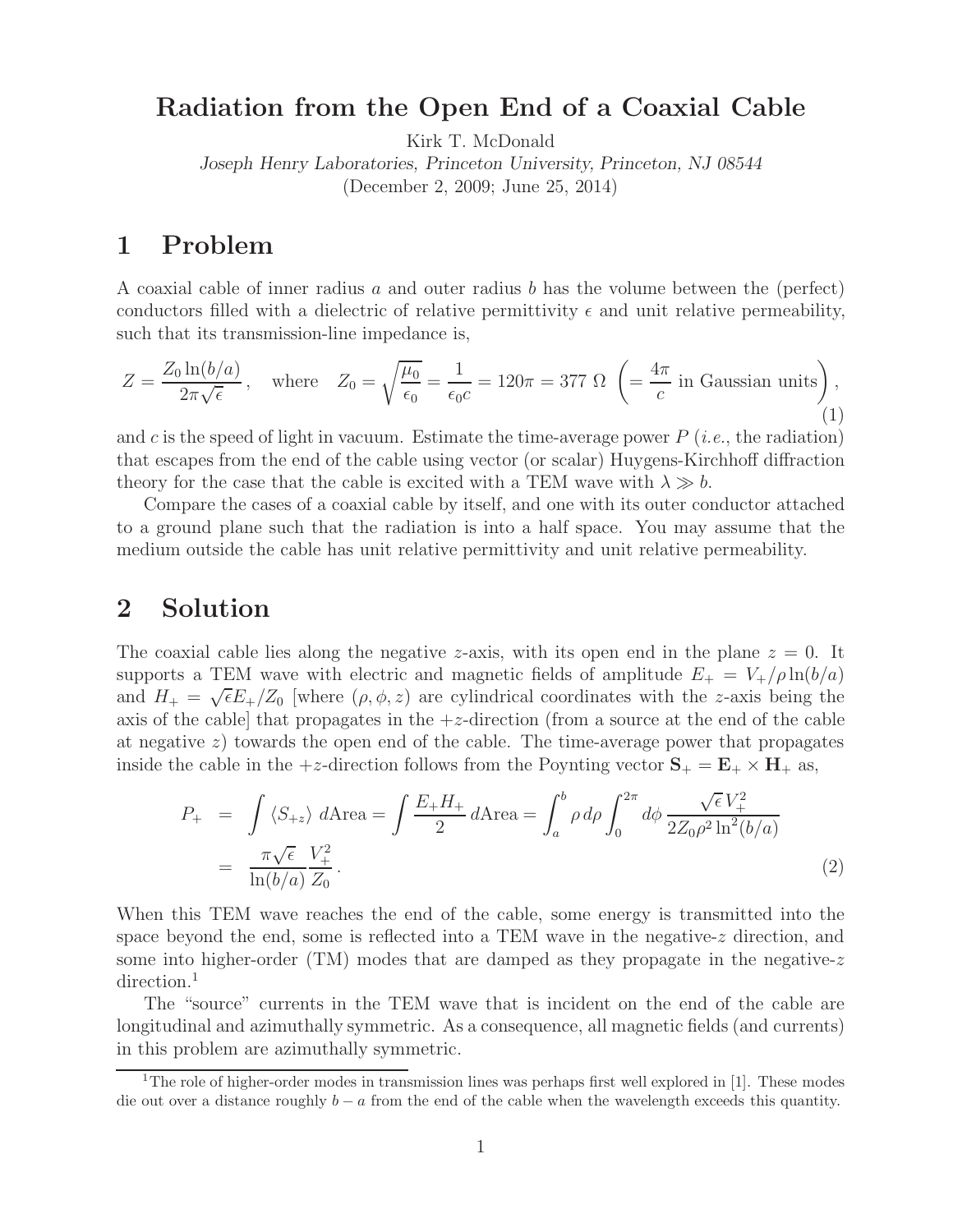We solve this problem in various approximations, first for a cable by itself using vector diffraction theory,<sup>2</sup> following Stratton and Chu  $[3]$ ,<sup>3</sup> and then for a cable connected to a ground plane using scalar diffraction theory.

### **2.1 Cable by Itself**

The surface  $S'$  used in the diffraction calculation for a cable by itself lies just outside the surface of the cable, including its open end, as well as the surface at "infinity". If the cable is attached to a ground plane the surface  $S'$  consists of that plane, including the end of the cable, and the hemisphere at "infinity". It is more convenient to calculate the magnetic field (whose time dependence is  $e^{-i\omega t}$ ) according to eq. (15) of [3],

$$
\mathbf{H}(\mathbf{x}) = \frac{1}{4\pi} \oint_{S'} \left\{ i\omega \epsilon_0 [\hat{\mathbf{n}}' \times \mathbf{E}(\mathbf{x}')] \frac{e^{ikr}}{r} - [\hat{\mathbf{n}}' \times \mathbf{H}(\mathbf{x}')] \times \nabla' \frac{e^{ikr}}{r} - [\hat{\mathbf{n}}' \cdot \mathbf{H}(\mathbf{x}')] \nabla' \frac{e^{ikr}}{r} \right\} d\text{Area}', \tag{3}
$$

where  $k = \omega/c = 2\pi/\lambda$ , c is the speed of light in vacuum,  $\hat{\mathbf{n}}'$  is the outward unit vector normal to the surface  $S'$  (so  $\hat{\mathbf{n}}' = -\hat{\mathbf{z}}$  on the,

$$
\nabla' \frac{e^{ikr}}{r} = -\left(ik - \frac{1}{r}\right) \frac{e^{ikr}}{r} \hat{\mathbf{r}}.
$$
 (4)

At large distances the radiation fields fall off as  $1/r$  and are related by the 4th Maxwell equation according to,

$$
ik \hat{\mathbf{n}}' \times \mathbf{H} = i\omega \epsilon_0 \mathbf{E},\tag{5}
$$

such that the contribution to the integral (3) from surface at "infinity" vanishes. The magnetic field just outside the surface of a good conductor is parallel to the surface,

$$
\mathbf{H} = \hat{\mathbf{n}}' \times \mathbf{K}, \qquad \mathbf{K} = -\hat{\mathbf{n}}' \times \mathbf{H}, \tag{6}
$$

where  $\bf{K}$  is the surface current density and  $\hat{\bf{n}}'$  is the inward normal to the surface, such that  $\hat{\mathbf{n}}' \cdot \mathbf{H} = 0$  there. In addition,  $\hat{\mathbf{n}}' \cdot \mathbf{H} = 0$  at the open end of the cable (and also on the (spherical) surface at "infinity"), because this field has only an azimuthal component. Hence, the third term in eq. (3) is zero. Since the electric field is normal to the surface of the coaxial cable, eq. (3) reduces to

$$
\mathbf{H}(\mathbf{x}) = \frac{1}{4\pi} \oint_{\text{end of cable}} i\omega \epsilon_0 [\hat{\mathbf{n}}' \times \mathbf{E}(\mathbf{x}')] \frac{e^{ikr}}{r} d\text{Area}' + \frac{1}{4\pi} \oint_{\text{cable}} \mathbf{K}(\mathbf{x}') \times \nabla' \frac{e^{ikr}}{r} d\text{Area}'. \quad (7)
$$

### **2.1.1 A First Approximation**

As a first approximation (Schelkunoff [4], 1936), we ignore the excitation of higher-order modes, and suppose that the reflected TEM wave has the same amplitude as the incident

 $\overline{^{2}$ For a review, see the Appendix of [2].

<sup>&</sup>lt;sup>3</sup>Vector diffraction theory for electromagnetic fields is equivalent to Schelkunoff's "equivalence method" [4, 5] (that is a curious mixture of scalar and vector diffraction theory for the "electric vector potential".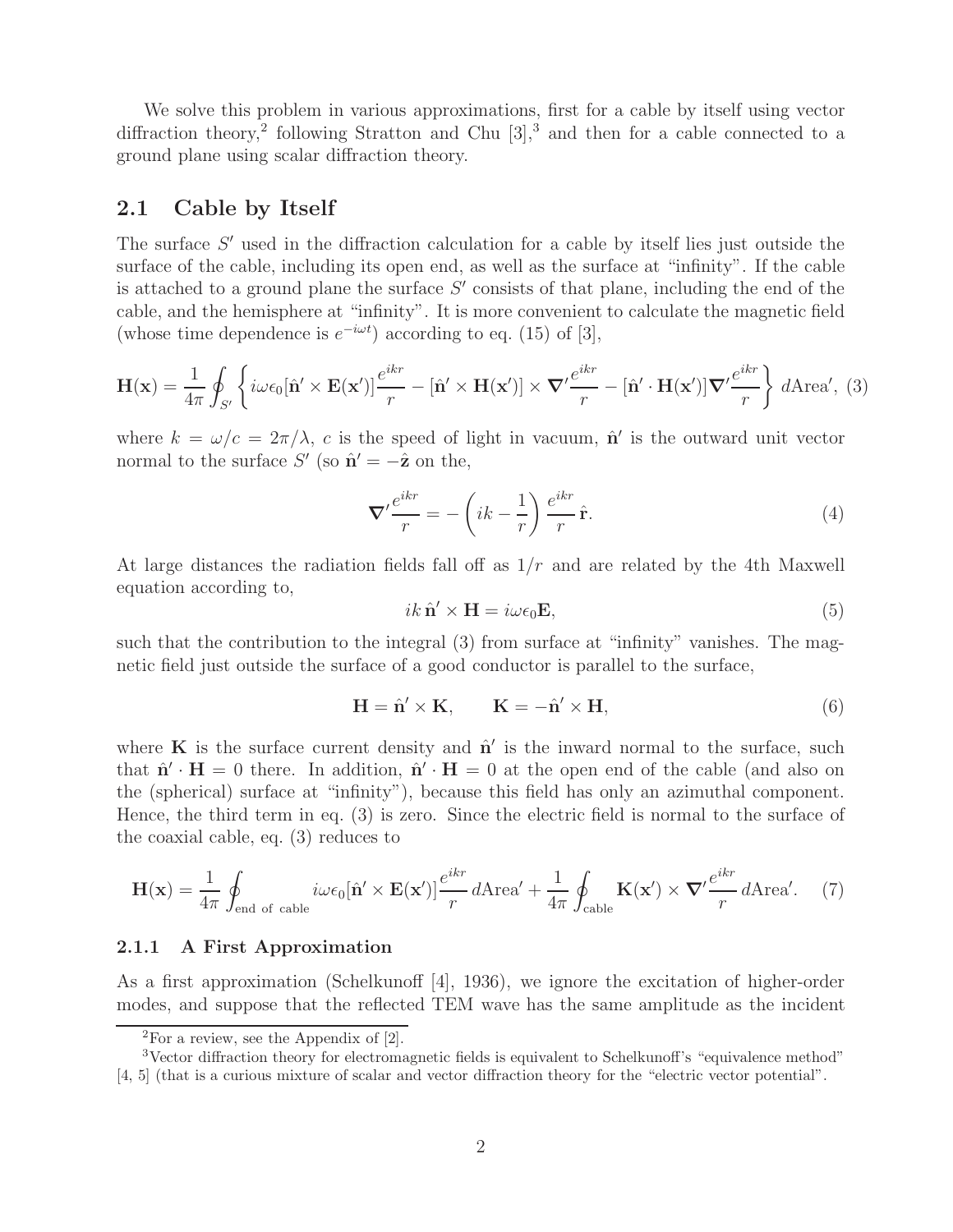TEM wave.<sup>4</sup> This implies that the outer radius  $b$  of the cable is small compared to a wavelength  $\lambda$  (*i.e.*,  $kb \ll 1$ ). Then, the magnetic field is negligible at the open end of the cable, and the electric field is twice that of the incident wave,

$$
E_{\rho}(a < \rho < b, 0) \approx 2E_{+} = \frac{2V_{+}}{\rho \ln(b/a)}, \qquad H_{\phi}(\rho < b, 0) \approx 0. \tag{8}
$$

In this approximation it also seems reasonable that the currents on the outer surface of the outer conductor of the cable can be neglected, such that the 2<sup>nd</sup> term in the diffraction integral (7) vanishes, and the magnetic field outside the cable is given by,

$$
\mathbf{H}(\mathbf{x}) \approx -\frac{i\omega\epsilon_0}{4\pi} \oint_{\text{end of cable}} d\text{Area}' E_{\rho}(\mathbf{x}') \frac{e^{ikr}}{r} \hat{\boldsymbol{\phi}}'. \tag{9}
$$

The azimuthal component of eq. (9) is,

$$
H_{\phi}(\mathbf{x}) \approx -\frac{i\omega\epsilon_{0}}{4\pi} \oint_{\text{end of cable}} d\text{Area}' E_{\rho}(\mathbf{x}') \frac{e^{ikr}}{r} \cos(\phi' - \phi)
$$
  
= 
$$
-\frac{i\omega\epsilon_{0}}{4\pi} \oint_{\text{end of cable}} d\text{Area}' E_{\rho}(\mathbf{x}') \frac{e^{ikr}}{r} \cos\phi'
$$
  

$$
\approx -\frac{i\omega\epsilon_{0}V_{+}}{2\pi \ln(b/a)} \int_{a}^{b} \rho' d\rho' \int_{0}^{2\pi} d\phi' \frac{e^{ikr}}{\rho'r} \cos\phi'. \tag{10}
$$

It suffices to consider an observer at  $\mathbf{x} = (r_0, \theta, 0)$  in spherical coordinates  $[(r_0 \sin \theta, 0, r_0 \cos \theta)]$ in rectangular coordinates], where  $r_0 \gg b$ . A source point in the integrand of eq. (5) is at  $\mathbf{x}' = (\rho', \phi', 0)$  in cylindrical coordinates  $[(\rho' \cos \phi', \rho' \sin \phi', 0)]$  in rectangular coordinates. usual in diffraction calculations, we approximate the distance  $r$  in the exponential factor as,

$$
r \approx r_0 - \hat{\mathbf{x}} \cdot \mathbf{x}' = r_0 - \rho' \sin \theta \cos \phi', \tag{11}
$$

while in the denominator we approximate r as  $r_0$ . Then, since  $kb \ll 1$ ,

$$
e^{ikr} \approx e^{ikr_0} (1 - ik\rho' \sin\theta \cos\phi'),\tag{12}
$$

and eq. (10) becomes,

$$
H_{\phi}(r_0, \theta) \approx -\frac{i\omega\epsilon_0 V_+}{2\pi \ln(b/a)} \frac{e^{ikr_0}}{r_0} \int_a^b \rho' d\rho' \int_0^{2\pi} d\phi' \frac{(1 - ik\rho' \sin\theta \cos\phi') \cos\phi'}{\rho'}
$$
  
= 
$$
-\frac{\pi^2 \epsilon_0 c V_+ (b^2 - a^2)}{\lambda^2 \ln(b/a)} \frac{\sin\theta e^{ikr_0}}{r_0} = -\frac{V_+}{4Z_0 \ln(b/a)} \frac{4\pi A \sin\theta e^{ikr_0}}{\lambda^2 r_0},
$$
(13)

where  $A = \pi(b^2 - a^2)$  is the cross-sectional area between the conductors of the coaxial cable.<sup>5</sup> The electric field **E** in the far zone is equal to  $Z_0 \hat{\mathbf{x}} \times \mathbf{H}$ , which has only a  $\theta$  component,

$$
E_{\theta} = Z_0 H_{\phi},\tag{14}
$$

<sup>&</sup>lt;sup>4</sup>This assumption contrasts with that for radiation from the open end of a hollow waveguide, whose transverse dimensions are necessarily of order  $\lambda$ , where the reflected wave is ignored [6].

<sup>&</sup>lt;sup>5</sup>The field (13) agrees with that in eq. (33) of [4] noting that Schelkunoff's V is  $2V_+$ .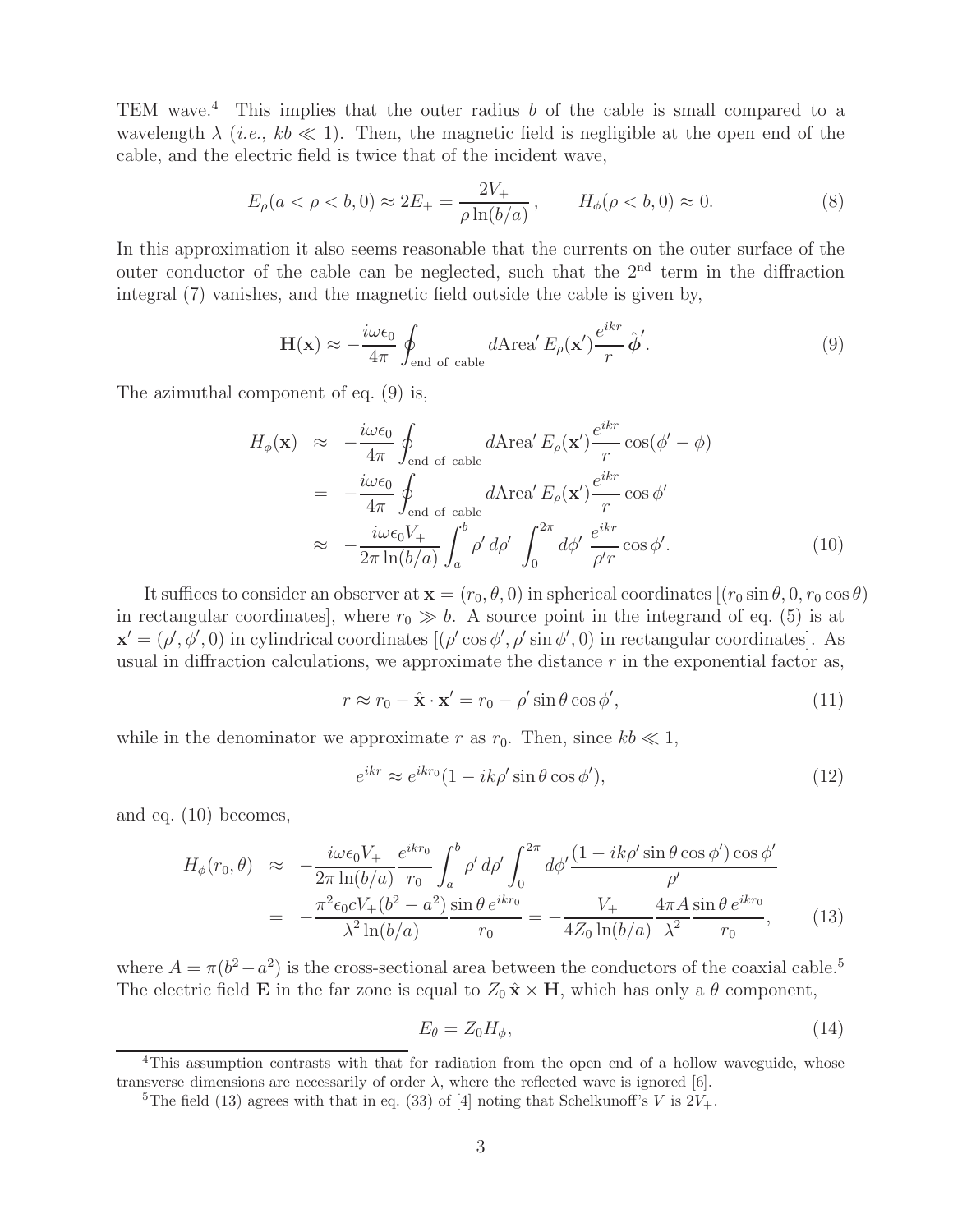and the time-average radiated power into  $4\pi$  solid angle is,

$$
P_1 = \frac{r_0^2}{2} \int Re(\mathbf{E} \times \mathbf{H}^*) d\Omega \approx \frac{V_+^2}{32Z_0 \ln^2(b/a)} \left(\frac{4\pi A}{\lambda^2}\right)^2 \int \sin^2 \theta d\Omega = \frac{\pi V_+^2}{12Z_0 \ln^2(b/a)} \left(\frac{4\pi A}{\lambda^2}\right)^2
$$
  
= 
$$
\frac{1}{12\sqrt{\epsilon} \ln(b/a)} \left(\frac{4\pi A}{\lambda^2}\right)^2 P_+ = \frac{k^4(b^2 - a^2)^2}{12\sqrt{\epsilon} \ln(b/a)} P_+, \tag{15}
$$

recalling eq. (2) for the power  $P_+$  incident on the open end. The fraction of the incident power that is radiated is very small for  $A \ll \lambda^2$ , as is usual for the operation of coaxial cables. Example: For a cable with  $Z = 50 \Omega$  and outer radius  $b = 2 \text{ mm}$ ,  $P_1/P_+ \approx -90 \text{ dB}$ for  $\lambda = 1$  m.

If the outer radius b were greater than  $(\lambda/2\pi)[12\sqrt{\epsilon} \ln(b/a)]^{1/4}$  the radiated power according to eq. (15) would exceed the incident power. An open-ended coaxial cable can be a good radiator, if the outer radius  $b$  is of order of a wavelength, for which case the present approximation is poor.

The power radiated into the forward hemisphere is, in the present approximation,  $1/2$ that given by eq. (15). This suggests that if the cable were connected to a ground plane at  $z = 0$  (with the end of the cable still open), the radiated power would be  $1/2$  that given by eq. (15). For this to be so, the currents on the conductors must be different from those assumed above, which casts doubt on the assumption that the currents are negligible on the outside of the outer conductor of the coaxial cable. Indeed, when coaxial cables are used an antennas, typically by extending the inner conductor some distance beyond the outer, the performance is greatly influenced by the currents on the outside of the outer conductor  $[7]$ .<sup>6</sup>

### **Radiation from the Open End of a Stripline**

As a special case, we consider a coaxial cable with limited radial extent  $h$ , for which  $b = a + h = a(1 + \delta)$  with  $\delta = h/a \ll 1$ . Then,  $b^2 - a^2 \approx 2ah$ ,  $\ln b/a \approx \delta = h/a$ , and the radiated power is,

$$
P_1 \approx \frac{k^4 a^3 h}{3\sqrt{\epsilon}} P_+.\tag{16}
$$

A possible application of eq. (16) is to radiation at the open end of a two-conductor stripline (that supports TEM waves) of width w with gap  $h \ll w$  between the two parallel conducting strips [8]. The width w corresponds to the circumference  $2\pi a$  in eq. (16), so we estimate the power radiated at the end of a stripline as,

$$
P_{\text{stripline}} \approx \frac{k^4 w^3 h}{24\pi^3 \sqrt{\epsilon}} P_+, \tag{17}
$$

which approximation is for widths  $w$  small compared to a wavelength.

### **2.1.2 A Second Approximation**

In a second approximation we still ignore the surface currents on the outside of the outer conductor of the cable, but we take into account that the reflected TEM wave inside the

 ${}^{6}$ See also the comments at the end of sec. 2.2.2.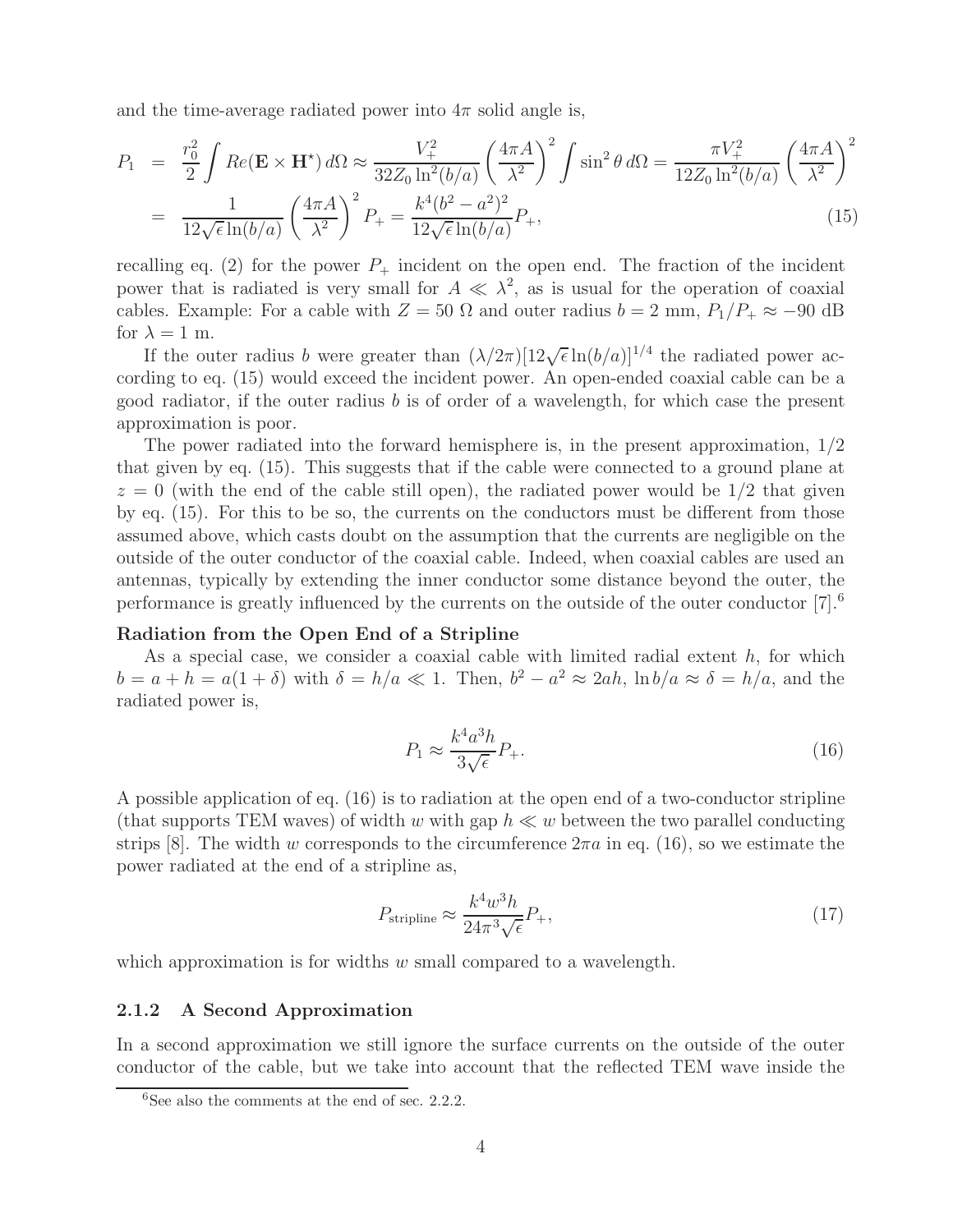cable has amplitude  $R$  times that of the incident wave,

$$
E_{\rho}(z<0) \approx \frac{V_{+}}{\rho \ln(b/a)} \left( e^{i(k_{\epsilon}z - \omega t)} + R e^{-i(k_{\epsilon}z + \omega t)} \right), \qquad (18)
$$

where  $k_{\epsilon} = \omega \sqrt{\epsilon}/c$ , and R is the (complex) amplitude reflection coefficient. The excitation of higher-order modes is also neglected in this approximation. The magnetic field inside the cable follows from Faraday's law as,

$$
H_{\phi}(z<0) \approx \frac{\sqrt{\epsilon}V_{+}}{\rho Z_{0}\ln(b/a)} \left(e^{i(k_{\epsilon}z-\omega t)} - Re^{-i(k_{\epsilon}z+\omega t)}\right). \tag{19}
$$

The electric and magnetic fields just inside the end of the cable are,

$$
E_{\rho}(z=0^{-}) \approx \frac{V_{+}(1+R)}{\rho \ln(b/a)}, \qquad H_{\phi}(z=0^{-}) \approx \frac{\sqrt{\epsilon}V_{+}(1-R)}{\rho Z_{0} \ln(b/a)}.
$$
 (20)

By matching the magnetic field to that just outside the end of the cable according to eq. (10), using eq. (20) for the electric field, the reflection coefficient R can be determined [9]. Thus,

$$
H_{\phi}(\rho, z = 0^{+}) \approx -\frac{i\omega\epsilon_{0}V_{+}(1+R)}{4\pi \ln(b/a)} \int_{a}^{b} d\rho' \int_{0}^{2\pi} d\phi' \frac{e^{ikr}}{r} \cos \phi'
$$
  
= 
$$
-\frac{i\omega\epsilon_{0}V_{+}(1+R)}{2\ln(b/a)} \int_{a}^{b} d\rho' \int_{0}^{\infty} \frac{k' dk'}{\sqrt{k'^{2} - k^{2}}} J_{1}(k'\rho) J_{1}(k'\rho'), \qquad (21)
$$

using an impressive result from Appendix A of [9]. Comparing with eq. (20), we have,

$$
\frac{1}{\rho} \frac{1-R}{1+R} \approx -\frac{ik}{2\sqrt{\epsilon}} \int_0^\infty \frac{k' \, dk'}{\sqrt{k'^2 - k^2}} J_1(k'\rho) \int_a^b d\rho' J_1(k'\rho'),\tag{22}
$$

Integrating this from a to b with respect to  $\rho$  yields (see Appendix C of [9]),

$$
\frac{1-R}{1+R} \approx -\frac{ik}{2\sqrt{\epsilon}\ln(b/a)} \int_0^\infty \frac{k'dk'}{\sqrt{k'^2 - k^2}} \left[ \int_a^b J_1(k'\rho) d\rho \right]^2
$$
\n
$$
= -\frac{ik}{2\sqrt{\epsilon}\ln(b/a)} \left\{ \int_0^k + \int_k^\infty \right\} \frac{dk'}{k'\sqrt{k'^2 - k^2}} \left[ J_0(k'a) - J_0(k'b) \right]^2
$$
\n
$$
= \frac{1}{2\sqrt{\epsilon}\ln(b/a)} \left\{ \int_0^{\pi/2} \frac{du}{\sin u} \left[ J_0(ka\sin u) - J_0(kb\sin u) \right]^2 \quad \text{(using } k' = k\sin u)
$$
\n
$$
- \frac{i}{\pi} \int_0^\pi dv \left[ 2Si \left( k\sqrt{a^2 + b^2 - 2ab\cos v} \right) - Si(2ka\sin v/2) - Si(2kb\sin v/2) \right] \right\}.
$$
\n(23)

For  $kb \ll 1$  the integrals can be approximated, noting that for small x,  $J_0(x) \approx 1 - x^2/4$ and  $Si(x) \approx x$ ,

$$
\frac{1-R}{1+R} \approx \frac{1}{2\sqrt{\epsilon}\ln(b/a)} \left\{ \frac{k^4(b^2-a^2)^2}{16} \int_0^{\pi/2} du \sin^3 u \right\}
$$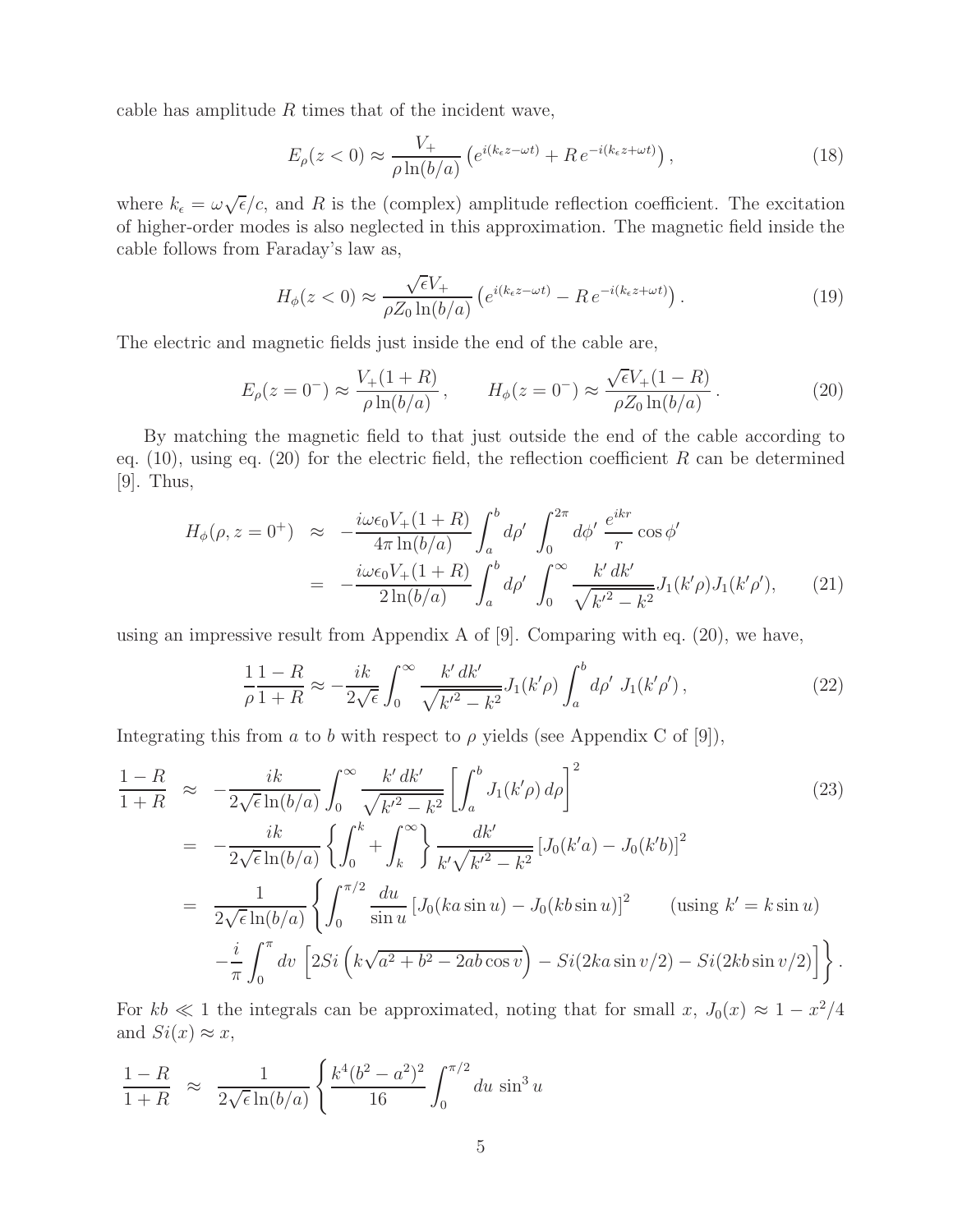$$
-\frac{2ik}{\pi} \int_0^{\pi} dv \left[ \sqrt{a^2 + b^2 - 2ab \cos v} - (a+b) \sin v/2 \right] \}
$$
  
= 
$$
\frac{1}{2\sqrt{\epsilon} \ln(b/a)} \left\{ \frac{2}{3} \left( \frac{\pi A}{\lambda^2} \right)^2 - \frac{4ik(a+b)}{\pi} \left( \int_0^{\pi/2} dw \sqrt{1 - \frac{4ab}{(a+b)^2} \sin^2 w} - 1 \right) \right\},
$$
  
= 
$$
\frac{1}{2\sqrt{\epsilon} \ln(b/a)} \left\{ \frac{2}{3} \left( \frac{\pi A}{\lambda^2} \right)^2 - \frac{4ik(a+b)}{\pi} \left[ E \left( \frac{4ab}{(a+b)^2} \right) - 1 \right] \right\},
$$
(24)

where again  $A = \pi(b^2 - a^2)$  is the area of the open end of the cable, and  $E(x) = \int_0^{\pi/2} dw \sqrt{1 - x \sin^2 w}$ is the complete elliptic integral of the second kind (Abramowitz and Stegun [10], 17.3.3. 17.3.35), which varies between  $\pi/2$  and 1 as x increases from 0 to 1;  $E(1-x) - 1 \approx 0.71x$ for  $x \ll 1$ .

The voltage and current across the end of the transmission line are related to the line impedance  $Z$ , eq.  $(1)$ , by,

$$
V = V_{+} + V_{-} = (1 + R)V_{+}, \quad \text{and} \quad I = I_{+} + I_{-} = \frac{(1 - R)V_{+}}{Z} = \frac{2\pi\sqrt{\epsilon}(1 - R)V_{+}}{Z_{0}\ln(b/a)}.
$$
 (25)

The ratio of the current to the voltage at the end of the line is the admittance  $Y^{\prime}$ ,<sup>7</sup>

$$
Y' = \frac{I(z=0)}{V(z=0)} = \frac{1}{Z} \frac{1-R}{1+R} = \frac{2\pi\sqrt{\epsilon}}{Z_0 \ln(b/a)} \frac{1-R}{1+R} \equiv G' + iB'
$$
  

$$
\approx \frac{\pi}{Z_0 \ln^2(b/a)} \left\{ \frac{1}{24} \left( \frac{4\pi A}{\lambda^2} \right)^2 - \frac{4ik(a+b)}{\pi} \left[ E \left( \frac{4ab}{(a+b)^2} \right) - 1 \right] \right\}.
$$
 (26)

The power radiated from the open end of the coaxial cable is the time-average power delivered into this admittance,<sup>8</sup>

$$
P_2 = \frac{1}{2} Re(VI^*) = \frac{1}{2} Re(Y') |V|^2 = \frac{1}{2} Re(Y') |1 + R|^2 V_+^2 = \frac{2Re(Y')V_+^2}{|1 + ZY'|^2}
$$
  

$$
\approx \frac{\pi V_+^2}{12Z_0 \ln^2(b/a)} \left(\frac{4\pi A}{\lambda^2}\right)^2 \frac{1}{|1 + ZY'|^2} = \frac{P_1}{|1 + ZY'|^2},
$$
 (27)

in agreement with eq. (15) when  $ZY' \ll 1$ , *i.e.*, when the outer radius b of the cable is small compared to a wavelength.

### **2.2 Cable Connected to a Ground Plane**

The case of an open-ended coaxial cable connected to a ground plane was considered in 1946 by Pistolkors [11] using scalar diffraction theory and a Dirichlet Green's function for a

<sup>&</sup>lt;sup>7</sup>Numerical calculation [9] of  $G' = Re(Y')$  using the integral of Bessel functions in eq. (23) shows that the approximation (26) is quite accurate even for  $kb = 1$ . This suggests that eq. (17) is still reasonably good for stripline width  $w \approx \lambda$ .<br><sup>8</sup>While the radiated power depends on the square of the far-zone magnetic field for a given incident field

strength  $E_{+}$ , it is linear in the (small) magnetic field at the end of the cable since the Poynting vector there is  $|\mathbf{E} \times \mathbf{H}| \approx 2E_{+}H_{\phi}(z=0).$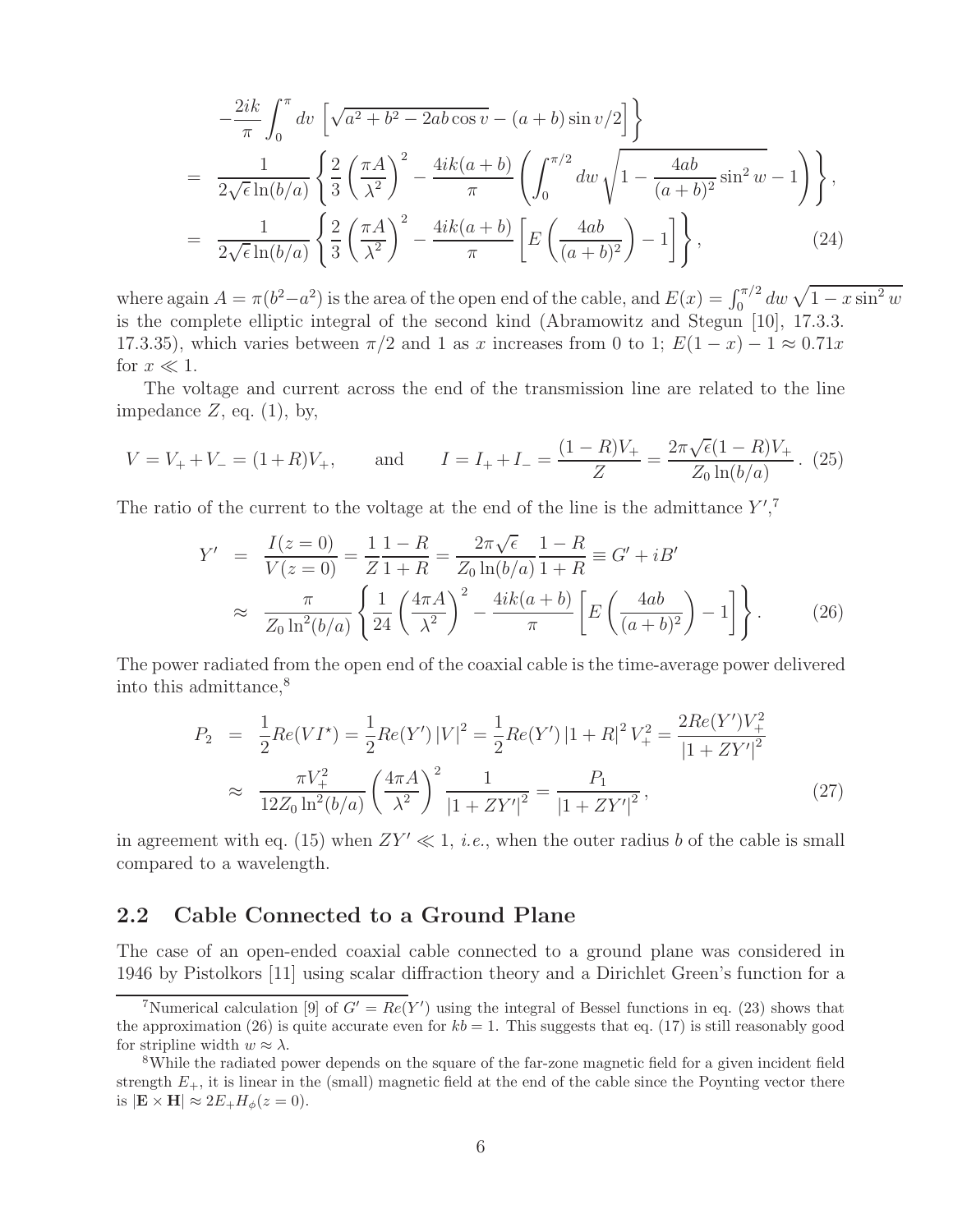plane. Readers in the USA may be more familiar with a similar work by Levine and Papas [9] (written in 1950) that gives two derivations, using a Neumann and a Dirichlet Green's function, respectively.<sup>9</sup>

*Open-ended coaxial cables find application in bioscience as probes of the dielectric constant of the medium just beyond the open end. See, for example, [15], where some analytic analysis of the near fields is presented.*

### **2.2.1 Review of Scalar Diffraction Theory**

Recall that Green noted how Gauss' divergence theorem for the function  $\phi \nabla \psi - \psi \nabla \phi$  of any two well-behaved scalar fields  $\phi$  and  $\psi$  implies.<sup>10</sup>

$$
\int_{V'} (\phi \nabla^{\prime 2} \psi - \psi \nabla^{\prime 2} \phi) dVol' = \oint_{S'} (\phi \nabla^{\prime} \psi - \psi \nabla^{\prime} \phi) \cdot \hat{\mathbf{n}}^{\prime} dArea',
$$
\n(28)

where unit vector  $\hat{\mathbf{n}}'$  is the outward normal from the closed surface  $S'$  bounds volume  $V'$ .

Helmholtz [16], and later Kirchhoff [17], solved Helmholtz' wave equation for a scalar function  $\psi$  in a source-free region bounded by surface  $S'$ ,

$$
(\nabla^2 + k^2)\psi(\mathbf{x}) = 0,\t(29)
$$

by use of a Green's function,

$$
\phi = G(\mathbf{x}, \mathbf{x}') = \frac{e^{ikr}}{r} \quad \text{where} \quad r = |\mathbf{r}| = |\mathbf{x} - \mathbf{x}'|,\tag{30}
$$

that obeys

$$
(\nabla^2 + k^2)G(\mathbf{x}, \mathbf{x}') = (\nabla'^2 + k^2)G(\mathbf{x}, \mathbf{x}') = -4\pi \delta^3(\mathbf{x} - \mathbf{x}'),\tag{31}
$$

such that eq. (28) leads to,

$$
\psi(\mathbf{x}) = \frac{1}{4\pi} \int_{S'} d\text{Area}' \left\{ \psi(\mathbf{x}')[\hat{\mathbf{n}}' \cdot \nabla' G(\mathbf{x}, \mathbf{x}')] - G(\mathbf{x}, \mathbf{x}')[\hat{\mathbf{n}}' \cdot \nabla' \psi(\mathbf{x}')] \right\}
$$
  
= 
$$
-\frac{1}{4\pi} \int_{S'} d\text{Area}' \frac{e^{ikr}}{r} \left[ \psi(\mathbf{x}') \left( ik - \frac{1}{r} \right) \hat{\mathbf{n}}' \cdot \hat{\mathbf{r}} + \frac{\partial \phi(\mathbf{x}')}{\partial n'} \right],
$$
(32)

where the normal derivative  $\hat{\mathbf{n}}' \cdot \nabla' \psi$  is often written as  $\partial \phi / \partial n'$ .

Poincaré [19] noted that both  $\psi$  and its normal derivative cannot be independently specified over the surface  $S'$ , although rather good results are often obtained with eq. (32) despite this inconsistency [20]. Sommerfeld [21] and Rayleigh [22] subsequently deduced that when the surface S' consists of the plane  $z = 0$  plus a hemisphere at "infinity", and the function  $\psi$  falls off at least as fast as  $1/r$  at large  $r, 11$  one can use

$$
G_D(\mathbf{x}, \mathbf{x}') = \frac{e^{ikr}}{r} - \frac{e^{ikr'}}{r'}, \qquad \text{or} \qquad G_N(\mathbf{x}, \mathbf{x}') = \frac{e^{ikr}}{r} + \frac{e^{ikr'}}{r'}, \tag{33}
$$

<sup>9</sup>Levine and Papas do not cite Pistolkors, although the title of their paper is identical to his. Their paper follows the spirit of Schwinger's great 1943 paper [12, 13, 14], and is perhaps therefore somewhat hard to follow.

 $10$ For a textbook discussion, see sec. 10.5 of [18].

<sup>&</sup>lt;sup>11</sup>This requirement (that there is no contribution to the diffraction integral from the hemisphere at "infinity") is often called the "radiation condition", following Sommerfeld [23].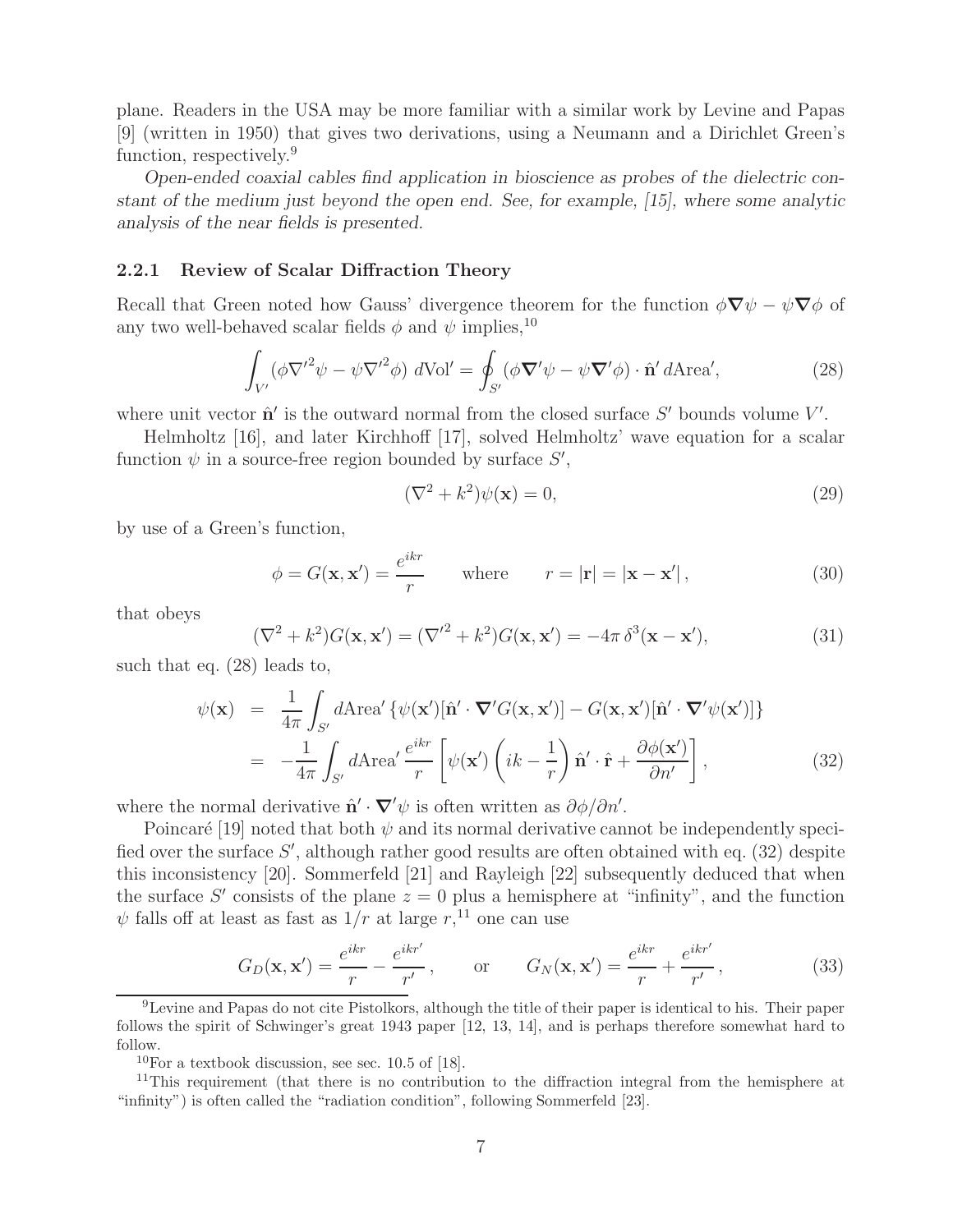where  $r' = |\mathbf{x} - \mathbf{x}''|$  and  $\mathbf{x}''$  is the image of  $\mathbf{x}'$  in the plane  $z = 0$  (and thereby outside surface  $S'$ , such that the Dirichlet Green's function  $G_D$ , and the normal derivative of the Neumann Green's function  $G_N$ , vanish on the plane  $z = 0$ . These functions obey,

$$
(\nabla'^{2} + k^{2})G_{D,N}(\mathbf{x}, \mathbf{x}') = -4\pi \delta^{3}(\mathbf{x} - \mathbf{x}') \pm 4\pi \delta^{3}(\mathbf{x} - \mathbf{x}''),
$$
\n(34)

so that inside surface S' eqs. (31)-(32) hold for  $G = G_D$  or  $G_N$ . Then, one can specify either the function  $\psi$  or its normal derivative  $\partial \psi / \partial n'$  on the plane  $z = 0$  to obtain, from eq. (32),

$$
\psi(\mathbf{x}) = \frac{1}{4\pi} \int_{z=0} d\text{Area}' \, \psi(\mathbf{x}')[\hat{\mathbf{n}}' \cdot \nabla' G_D(\mathbf{x}, \mathbf{x}')] = -\frac{1}{2\pi} \int_{z=0} d\text{Area}' \, \psi(\mathbf{x}') \left(ik - \frac{1}{r}\right) \frac{e^{ikr}}{r} \hat{\mathbf{n}}' \cdot \hat{\mathbf{r}},\tag{35}
$$

and,

$$
\psi(\mathbf{x}) = -\frac{1}{4\pi} \int_{z=0} d\text{Area}' G_N(\mathbf{x}, \mathbf{x}')[\hat{\mathbf{n}}' \cdot \nabla' \psi(\mathbf{x}')] = -\frac{1}{2\pi} \int_{z=0} d\text{Area}' \frac{e^{ikr}}{r} \frac{\partial \psi(\mathbf{x}')}{\partial n'}.
$$
 (36)

Comparing eqs. (35)-(36) with (32), we see that if  $\psi$  and  $\partial \psi / \partial n'$  were both correctly specified on the plane  $z = 0$ , then use of eq. (32) gives  $\psi$  as the average of eqs. (35) and (36).

#### **2.2.2 Application to Waveguides That End in an Infinite, Conducting Flange**

Electromagnetic waves in circular, coaxial, or rectangular waveguides can be decomposed into modes with transverse electric (TE) and transverse magnetic (TM) fields each with a single independent scalar amplitude. We consider the case that the waveguide is excited in a single mode that propagates in the  $+z$ -direction for  $z < 0$ , and that the guide ends in an infinite, conducting flange in the plane  $z = 0$ . The reflected wave, in general, consists of many modes, while the fields in the half space beyond the end can be related to those just next to the plane of the flange via eqs. (35) or (36). A complete solution can be obtained by matching the two sets fields at the plane  $z = 0$  [9].<sup>12</sup>

For examples such as the present case where the incident (TEM) wave has azimuthal symmetry we would like to take the scalar function  $\psi$  to be the azimuthal magnetic field  $H_{\phi}$ , or perhaps the radial electric field  $E_{\rho}$ . However, only in Cartesian coordinates does  $(\nabla^2 \mathbf{H})_j =$  $\nabla^2 H_j$  [27], so scalar Kirchhoff diffraction theory applies only to Cartesian components of **E** and **H**. Because of the azimuthal symmetry of the present example, we can obtain general expressions for  $E_{\rho}$  and  $H_{\phi}$  by considering  $E_x$  and  $H_y$  for an observer at **x** with  $x = 0.13$ 

Since  $H_z = 0$ , the 4th Maxwell equation tells us that,

$$
\frac{\partial H_y}{\partial n'} = -\frac{\partial H_y}{\partial z} = \frac{\partial H_z}{\partial y} - \frac{\partial H_y}{\partial z} = \epsilon_0 \frac{\partial E_x}{\partial t} = -i\omega \epsilon_0 E_x,\tag{37}
$$

on the plane  $z = 0$  where  $\hat{\mathbf{n}}' = -\hat{\mathbf{z}}$  when the surface S' consists of this plane plus the hemisphere at "infinity" for  $z > 0$ . Using eq. (36), and noting that **E**<sub>⊥</sub>( $z = 0$ ) is nonzero

 $12$ This method can also be applied to radiation by a hollow waveguide with an infinite conducting flange. Early studies of this are [24, 25]. For a recent review, see [26].

<sup>&</sup>lt;sup>13</sup>Levine and Papas [9] solve the wave equation for  $H_{\phi}$  (which differs from the scalar Helmholtz equation) using Green's functions that are suitable modifications of those in eq. (33).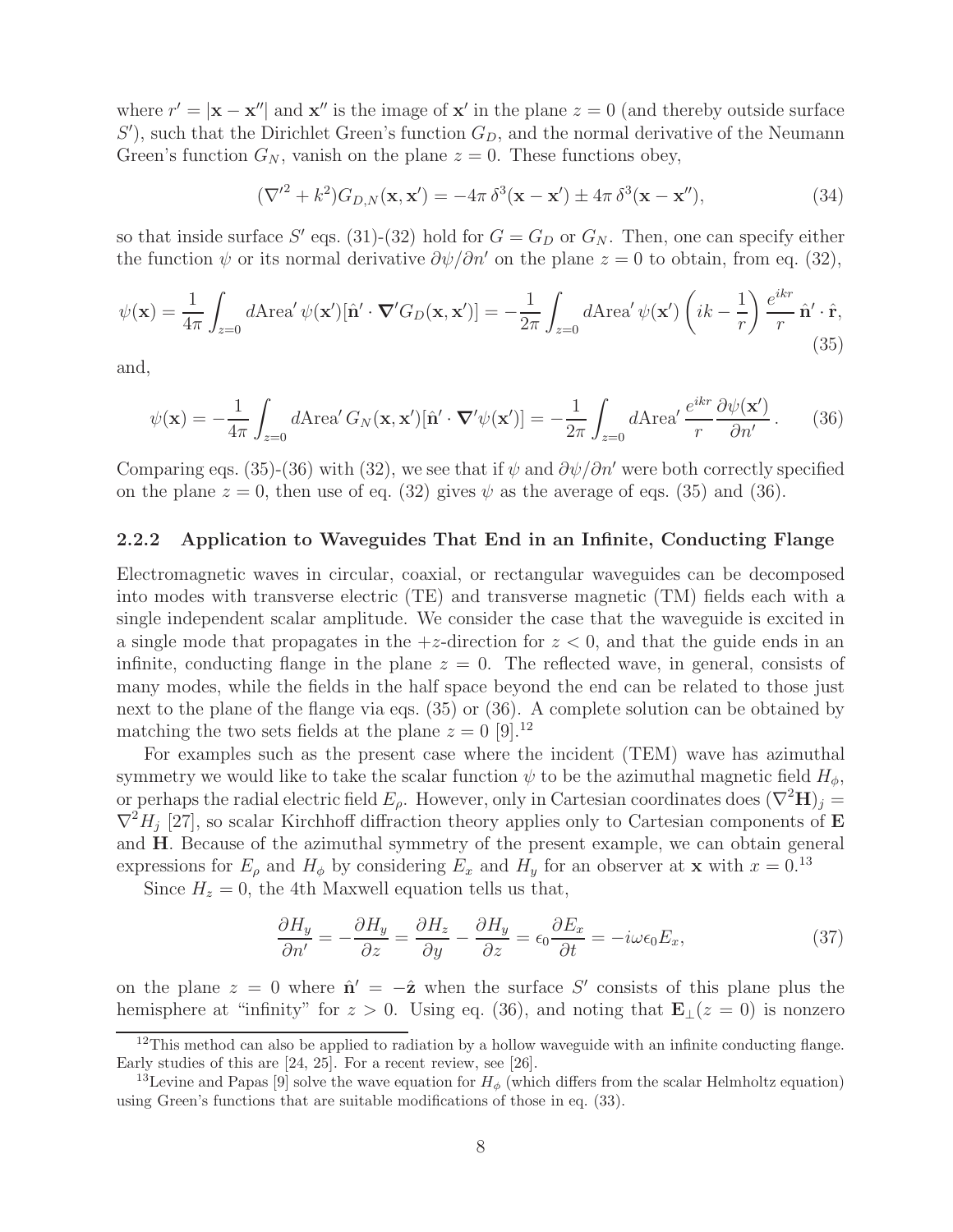only at the open end of the cable, we find for  $\mathbf{x} = (\rho, \phi, z)$  inside surface S',

$$
H_{\phi}(\rho, \phi, z) = H_{y}(x = 0, y = \rho, z) = \int_{\text{end of cable}} d\text{Area}' \frac{\partial H_{y}}{\partial n'} \frac{e^{ikr}}{r}
$$
  
= 
$$
-\frac{i\omega\epsilon_{0}}{2\pi} \int_{\text{end}} d\text{Area}' E_{x}(\mathbf{x}') \frac{e^{ikr}}{r} = -\frac{i\omega\epsilon_{0}}{2\pi} \int_{\text{end}} d\text{Area}' E_{\rho}(\mathbf{x}') \cos \phi' \frac{e^{ikr}}{r}, (38)
$$

since  $E_x = E_\rho \cos \phi + E_\phi \sin \phi = E_\rho \cos \phi$ .<sup>14,15</sup>

The "exact" result (38) for a coaxial cable connected to a ground plane is twice the approximate result for a cable by itself found in the second line of eq. (10). As a consequence, the analysis of sec. 2.1.2 can be taken over to the present case on multiplying the far-zone magnetic field  $(13)$ , the admittance  $(26)$ , and the radiated power  $(27)$  by a factor of 2. The latter result is surprising in that one might have supposed that the power radiated when the cable is connected to a conducting plane is  $1/2$  that radiated when the cable is by itself. This suggests that the power radiated from the end of a cable by itself is actually 4 times larger than that found in sec. 2.1, that the far-zone magnetic field is double, and the magnetic field just outside the cable end is quadruple than that found in sec. 2.1, at least when  $b \ll \lambda$ .

#### **2.2.3 Effect of Excitation of Higher-Order Modes**

All approximations made so far have included neglect of the excitation of higher-order (TM) modes in the coaxial cable by the reflection off its end. See [31] for numerical calculations that include these modes.

<sup>14</sup>Alternatively [11], we can integrate eq.  $(37)$  and use eq.  $(35)$  to obtain,

$$
H_{\phi}(\rho,\phi,z) = H_{y}(x=0,y=\rho,z) = i\omega\epsilon_{0} \int E_{x}(x=0,y=\rho,z') dz'
$$
  
\n
$$
= \frac{i\omega\epsilon_{0}}{2\pi} \int dz' \int_{\text{end of cable}} d\text{Area}' E_{x}(\mathbf{x}') \frac{\partial}{\partial n'} \frac{e^{ikr}}{r} = -\frac{i\omega\epsilon_{0}}{2\pi} \int_{\text{end}} d\text{Area}' E_{x}(\mathbf{x}') \int dz' \frac{\partial}{\partial z'} \frac{e^{ikr}}{r}
$$
  
\n
$$
= -\frac{i\omega\epsilon_{0}}{2\pi} \int_{\text{end}} d\text{Area}' E_{x}(\mathbf{x}') \frac{e^{ikr}}{r} = -\frac{i\omega\epsilon_{0}}{2\pi} \int_{\text{end}} d\text{Area}' E_{\rho}(\mathbf{x}') \cos \phi' \frac{e^{ikr}}{r}.
$$
 (39)

<sup>15</sup>The result  $(38)$  is sometimes expressed [28, 29] in the language of Schelkunoff's "equivalence method" [4] in which the plane  $z = 0$  is taken to be a perfect conductor and the radial electric field in the aperture is called an "equivalent magnetic surface current" on the assumed perfect conductor. The factor of two that comes from use of the Green's function (33) when evaluated on the plane  $z = 0$  is said to be the result of the "image" of the "magnetic surface current" in the conducting plane. I find this mnemonic procedure misleading as an explanation, since the image with respect to a plane of a current (whether electric or magnetic) parallel to that plane is opposite to the original current. Hence, one ignores all surface currents (and charges) when using the image method. The fact that one can ignore the electric currents on a planar boundary if one doubles the "magnetic currents" follows from scalar diffraction theory and not from image theory. See [30] for use of this method to compute the near fields of the open-ended cable.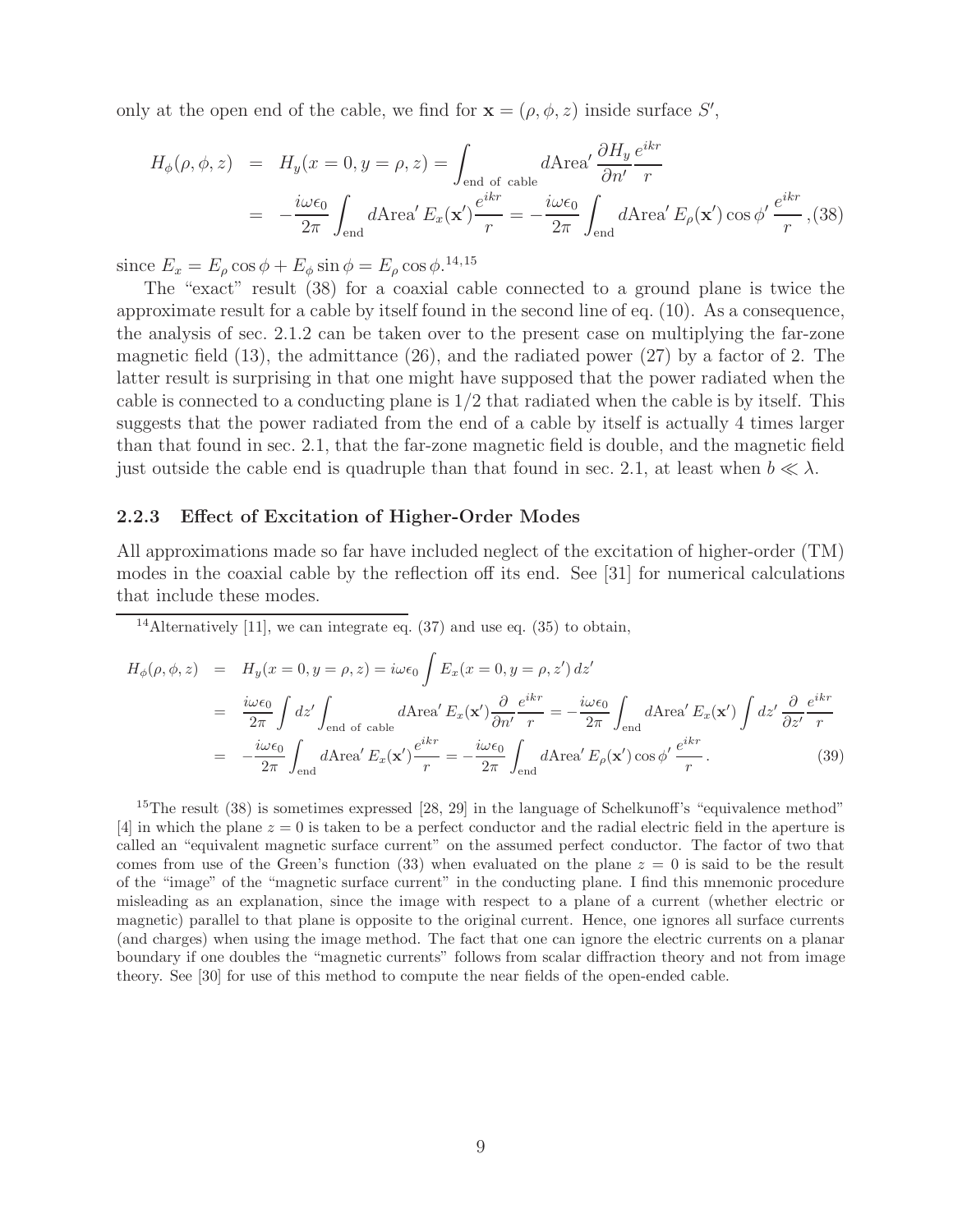# **3 Effective Area and Effective Height of an Open-Ended Coaxial Cable Used as a Receiver**

The radiation pattern of the open-ended coaxial cable varies as  $\sin^2 \theta$ , as for a Hertzian dipole antenna oriented along the  $z$ -axis (= axis of cable). The pattern has a null along the  $z$ -axis, and is maximal in the plane  $z = 0$ . Conversely, an open-ended coaxial cable receives no power from a plane wave that propagates towards it along the z-axis, and receives maximal (but very small) power from a plane wave that propagates perpendicular to the z-axis.

If such a latter wave results in an open-circuit voltage  $V_{oc}$  at the open end of the cable, then when the cable is terminated in a ("matched") load resistor  $R = Z$ , the current in that resistor will be  $V_{\text{oc}}/Z$ , and the time-average power received will be  $P_{\text{rec}} = V_{\text{oc}}^2/2Z$ .

To determine the open circuit voltage  $V_{oc}$ , we suppose that the incident wave is from a short linear dipole antenna located at  $\mathbf{x} = (r_0, \theta, 0)$  that is driven by unit current. The dipole antenna is oriented perpendicular to the direction **x**, with the conductors in the  $x-z$  plane. Then, according to an antenna reciprocity theorem,  $V_{oc} = V'_{oc}$  where  $V'_{oc}$  is the open circuit voltage induced in the small dipole antenna when unit current flows in open-ended coaxial cable. See, for example, Appendix B of [33]. Now, for a short dipole antenna of half height h used as a receiver, the open-circuit voltage is simply h times the electric field incident on the antenna. See, for example, [34]. With unit current  $I_+$  in the coaxial cable we have that  $V_+ = Z$ , and from eqs. (13)-(14) we then have,

$$
E = \frac{\pi Z A \sin \theta}{2\lambda^2 r_0 \ln(b/a)}, \quad \text{and} \quad V_{\text{oc}} = V_{\text{oc}}' = Eh = \frac{\pi Z A h \sin \theta}{2\lambda^2 r_0 \ln(b/a)}, \tag{40}
$$

where  $A = \pi(b^2 - a^2)$  is the cross-sectional area between the conductors of the cable. Thus, where  $A = \pi(\theta - a)$  is the cross-sectional area between the conductors of the calculation  $R = Z = Z_0 \ln(b/a)/2\pi\sqrt{\epsilon}$  is,

$$
P_{\rm rec}(\theta) = \frac{V_{\rm oc}^2}{2Z} = \frac{\pi^2 Z A^2 h^2 \sin^2 \theta}{8\lambda^4 r_0^2 \ln^2(b/a)} = \frac{\pi Z_0 A^2 h^2 \sin^2 \theta}{16\sqrt{\epsilon} \lambda^4 r_0^2 \ln(b/a)}.
$$
(41)

The time-average power per area (perpendicular to **x**) incident from the small dipole antenna when it is driven by unit current is,

$$
\frac{dP_{\text{in}}}{dA} = \frac{3}{8\pi r_0^2} P_{\text{dipole}} = \frac{3}{8\pi r_0^2} \frac{R_{\text{rad,dipole}}}{2} = \frac{3}{8\pi r_0^2} \frac{\pi}{3} Z_0 \left(\frac{h}{\lambda}\right)^2 = \frac{Z_0}{8r_0^2} \left(\frac{h}{\lambda}\right)^2, \tag{42}
$$

and hence the effective area of the open-ended coaxial cable when used as a receiver of radiation that propagates at angle  $\theta$  to the z-axis is,

$$
A_{\text{eff}}(\theta) = \frac{P(\theta)}{dP_{\text{in}}/dA} = \frac{\sin^2 \theta}{8\sqrt{\epsilon}\ln(b/a)} \frac{4\pi A}{\lambda^2} A \ll A \ll \frac{\lambda^2}{4\pi}.
$$
 (43)

We can also deduce an effective height  $h_{\text{coax}}$  of the coaxial cable as a receiving antenna according to,

$$
V_{\rm oc}(\theta) = E_{\rm in}(\theta) h_{\rm coax}(\theta),\tag{44}
$$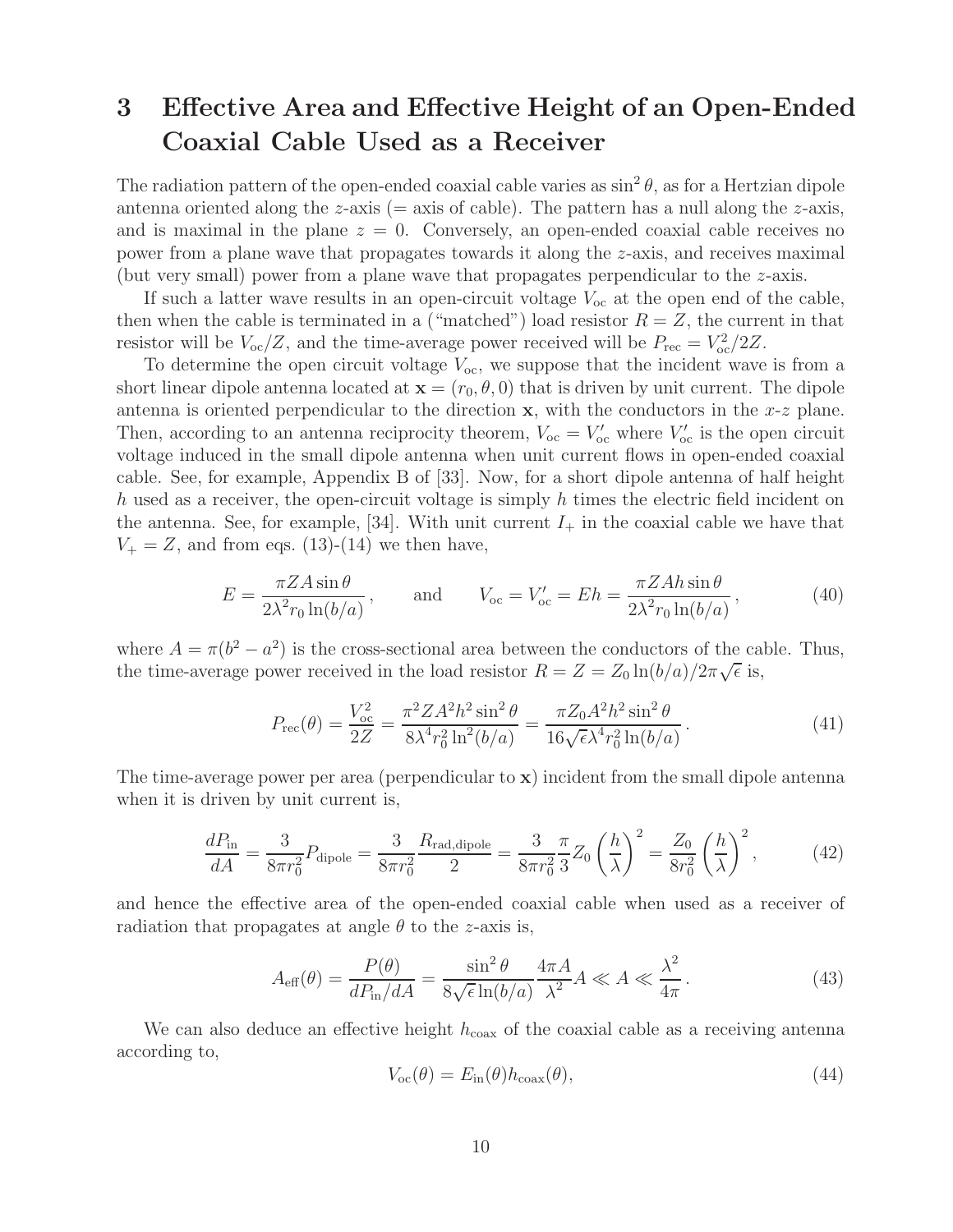where  $V_{\text{oc}}$  is given by eq. (40). The incident electric field  $E_{\text{in}}$  due to unit current in the small dipole antenna is related to the time-average incident power (42) by

$$
\frac{dP_{\rm in}}{dA} = \langle S_{\rm in} \rangle = \frac{E_{\rm in} H_{\rm in}}{2} = \frac{E_{\rm in}^2}{2Z_0},\tag{45}
$$

so that

$$
E_{\rm in}(\theta) = \frac{Z_0 \sin \theta}{2r_0},\qquad(46)
$$

and,

$$
h_{\text{coax}}(\theta) = \frac{\pi A Z \sin \theta}{\lambda Z_0 \ln(b/a)} = \frac{A \sin \theta}{2\sqrt{\epsilon}\lambda} \approx \frac{b^2 - a^2}{\lambda} = (b - a)\frac{b + a}{\lambda} \ll b - a. \tag{47}
$$

The effective height (47) is much smaller than the gap  $b - a$  between the inner and outer conductors of the cable, which is the characteristic length over which higher-order modes fall off from the end of the cable. Hence, it appears to this author that there is no simple relation between the effective height and the structure of those higher-order modes.

# **References**

- [1] J.R. Carson, *Radiation from Transmission Lines*, J. Am. IEE **40**, 789 (1921), http://kirkmcd.princeton.edu/examples/EM/carson\_jaiee\_40\_789\_21.pdf *The Guided and Radiated Energy in Wire Transmission*, J. Am. IEE **43**, 908 (1924), http://kirkmcd.princeton.edu/examples/EM/carson\_jaiee\_43\_908\_24.pdf
- [2] M.S. Zolotorev and K.T. McDonald, *Time-Reversed Diffraction* (Sep. 5, 1999), http://kirkmcd.princeton.edu/examples/laserfocus.pdf
- [3] J.A. Stratton and L.J. Chu, *Diffraction Theory of Electromagnetic Waves*, Phys. Rev. **56**, 99 (1939), http://kirkmcd.princeton.edu/examples/EM/stratton\_pr\_56\_99\_39.pdf
- [4] S.A. Schelkunoff, *Some Equivalence Theorems of Electromagnetics and Their Applications to Radiation Problems*, Bell. Syst. Tech. J. **15**, 92 (1936), http://kirkmcd.princeton.edu/examples/EM/schelkunoff\_bstj\_15\_92\_36.pdf *On Diffraction and Radiation of Electromagnetic Waves*, Phys. Rev. **56**, 308 (1939), Appendix III, http://kirkmcd.princeton.edu/examples/EM/schelkunoff\_pr\_56\_308\_39.pdf
- [5] E.C. Jordan, *Electromagnetic Waves and Radiating Systems* (Prentice-Hall, 1950), sec. 15.04; E.C. Jordan and K.G. Balmain, *Electromagnetic Waves and Radiating Systems*, 2nd ed. (Prentice-Hall, 1968), sec. 13.09, http://kirkmcd.princeton.edu/examples/EM/jordan\_68.pdf
- [6] W.L. Barrow and F.M. Greene, *Rectangular Hollow-Pipe Radiators*, Proc. I.R.E. **26**, 1498 (1938), http://kirkmcd.princeton.edu/examples/EM/barrow\_pire\_26\_1498\_38.pdf
- [7] B. Drozd and W.T. Joines, *Comparison of Coaxial Dipole Antennas for Applications in the Near-Field and Far-Field Regions*, Microwave J. **47**, 160 (2004), http://kirkmcd.princeton.edu/examples/EM/drozd\_mj\_47\_160\_04.pdf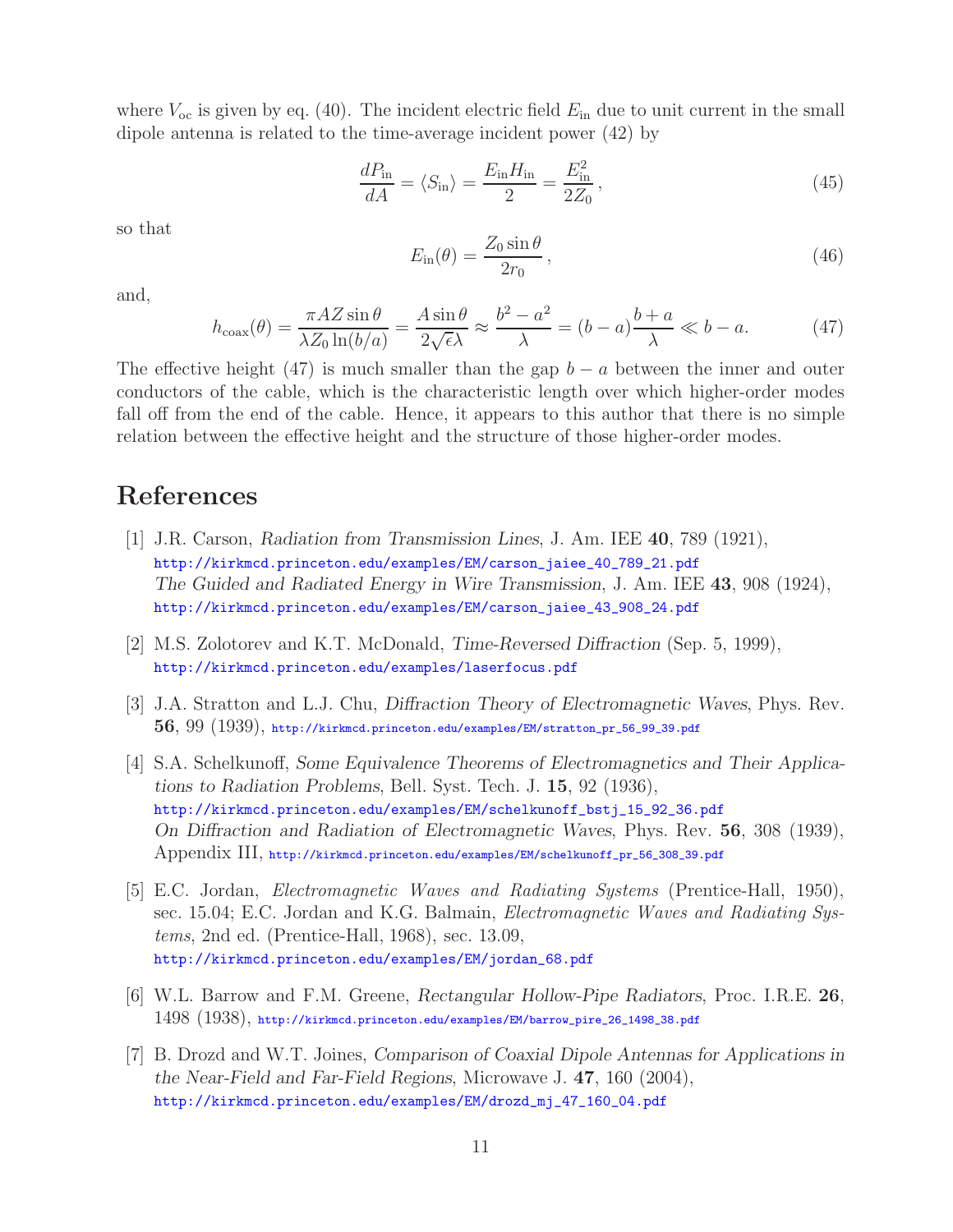- [8] O.S.F. Zucker, P.K.-L. Yu and A. Griffin, *Photoconductive Switch-Based HPM for Airborne Counter-IED Applications*, IEEE Trans. Plasma Sci. **42**, 1285 (2014), http://kirkmcd.princeton.edu/examples/EM/zucker\_ieeetps\_42\_1285\_14.pdf
- [9] H. Levine and C.H. Papas, *Theory of the Circular Diffraction Antenna*, J. Appl. Phys. **22**, 29 (1951), http://kirkmcd.princeton.edu/examples/EM/levine\_jap\_22\_29\_51.pdf
- [10] M. Abramowitz and I.A. Stegun, *Handbook of Mathematical Functions* (Wiley, 1984), http://kirkmcd.princeton.edu/examples/EM/abramowitz\_and\_stegun.pdf
- [11] A.A. Pistolkors, *Theory of the Circular Diffraction Antenna*, Proc. Inst. Radio Eng. **36**, 56 (1948), http://kirkmcd.princeton.edu/examples/EM/pistolkors\_pire\_36\_56\_48.pdf
- [12] J. Schwinger, *The Theory of Obstacles in Resonant Cavities and Waveguides*, MIT 43-34 (May 21, 1943), http://kirkmcd.princeton.edu/examples/EM/schwinger\_mit\_43-34.pdf
- [13] H. Levine and J. Schwinger, *On the Theory of Diffraction by an Aperture in an Infinite Plane Screen. I*, Phys. Rev. **74**, 958 (1949), http://kirkmcd.princeton.edu/examples/EM/levine\_pr\_74\_958\_48.pdf *II*, Phys. Rev. **75**, 1423 (1949), http://kirkmcd.princeton.edu/examples/EM/levine\_pr\_75\_1423\_49.pdf
- [14] H. Levine and J. Schwinger, *On the Theory of Electromagnetic Wave Diffraction by an Aperture in an Infinite Plane Conducting Screen*, Comm. Pure Appl. Math. **3**, 355 (1950), http://kirkmcd.princeton.edu/examples/EM/levine\_cpam\_3\_355\_50.pdf
- [15] R.D. Nevels and J.E. Wheeler, *Near Field Radiation from Four Coaxial Line Fed Structures*, Micro. Opt. Tech. Lett. **3**, 90 (1990), http://kirkmcd.princeton.edu/examples/EM/nevels\_motl\_3\_90\_90.pdf
- [16] H. Helmholtz, *Theorie der Luftschwingungen in R¨ohren mit offenen Enden*, J. reine angew. Math. **57**, 1 (1860), http://kirkmcd.princeton.edu/examples/mechanics/helmholtz\_jram\_57\_1\_60.pdf
- [17] G. Kirchhoff, *Zur Theorie der Lichtstrahlen*, Ann. Phys. **18**, 663 (1983), http://kirkmcd.princeton.edu/examples/EM/kirchhoff\_ap\_18\_663\_83.pdf
- [18] J.D. Jackson, *Classical Electrodynamics*, 3rd ed. (Wiley, 1999), http://kirkmcd.princeton.edu/examples/EM/jackson\_ce3\_99.pdf
- [19] H. Poincar´e, *Th´eorie Mathematique de la Lumi`ere* (George Carr´e, Paris, II, 1892), pp. 187-188, http://kirkmcd.princeton.edu/examples/EM/poincare\_lumiere\_92.pdf
- [20] E. Wolf and E.W. Marchand, *Comparison of the Kirchhoff and the Rayleigh-Sommerfeld Theories of Diffraction at an Aperture*, J. Opt. Soc. Am. **54**, 587 (1964), http://kirkmcd.princeton.edu/examples/EM/wolf\_josa\_54\_587\_64.pdf
- [21] A. Sommerfeld, *Mathematische Theorie der Diffraction*, Math. Ann. **47**, 317 (1896), http://kirkmcd.princeton.edu/examples/EM/sommerfeld\_ma\_47\_317\_96.pdf